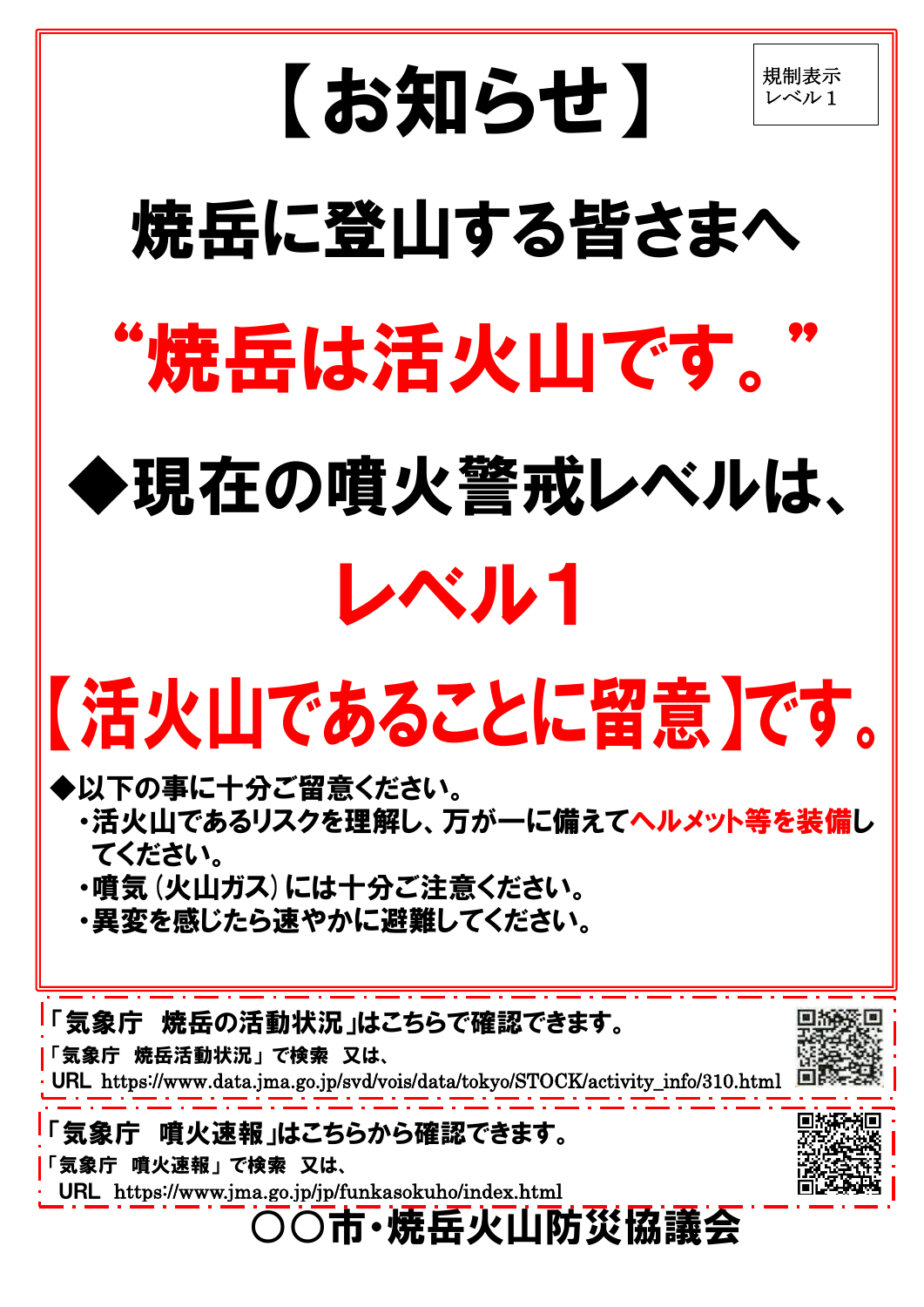#### 〇〇 **City/Mt. Yakedake Volcano Disaster Management Council**

## 【**ATTENTION**】 **To the visitors to Mt. Yakedake: Mt. Yakedake is an active volcano.**

## ◆**Current volcanic alert level is: Level One**

### 【**Potential for increased activity**】

◆**Please keep the following in mind:**



- ・ **Understand the risks of hiking on a volcano, and wear appropriate equipment (helmets etc).**
- ・ **There may be volcanic gas emission.**
- ・ **Evacuate immediately if you sense anything wrong.**

j

**Check the status of Mt. Yakedake at:**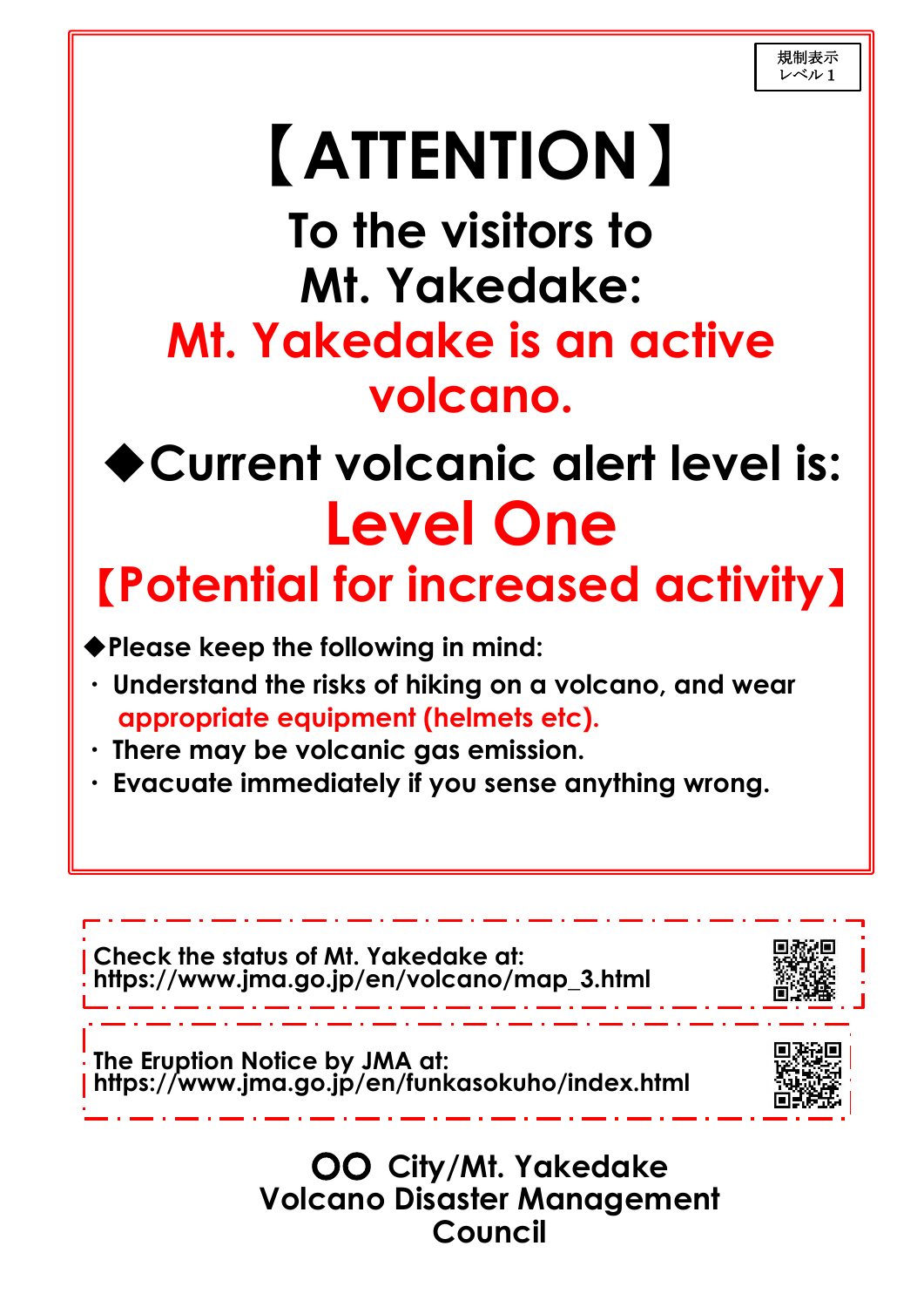

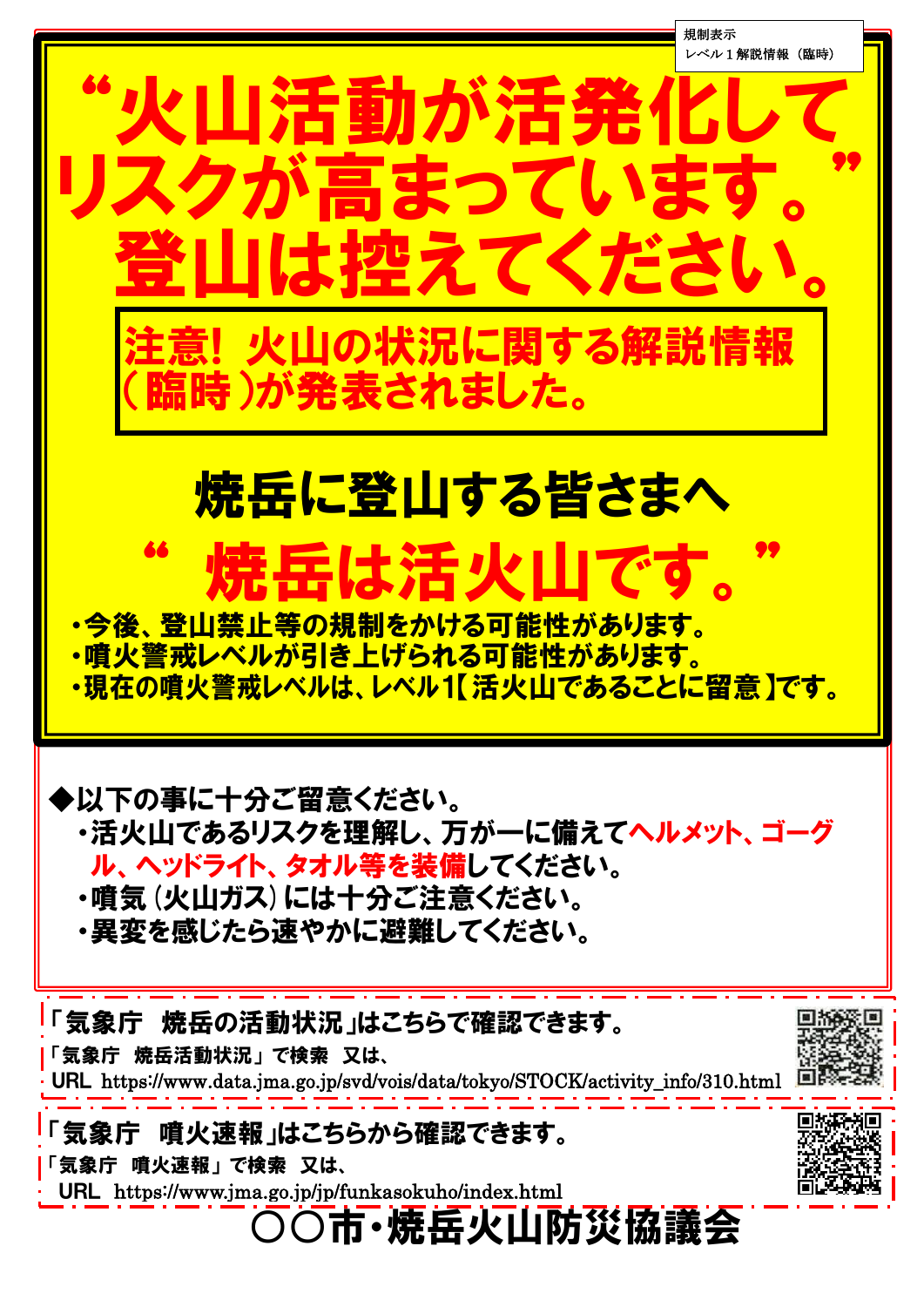◆**Please keep the following in mind:**

- ・ **Understand the risks of hiking on a volcano, and wear a helmet, goggles, headlight, towel and other proper hiking gear.**
- ・ **There may be volcanic gas emission.**
- ・ **Evacuate immediately if you sense anything wrong.**

#### 〇〇 **City/Mt. Yakedake Volcano Disaster Management Council**

【**The volcanic activity is intensified, and the risk of eruption is higher.**】

**We advise not to approach Mt. Yakedake.**

**CATION! Details of Volcanic Activity (Extra)**

### **To the visitors to Mt. Yakedake: Mt. Yakedake is an active volcano.**

- ・**Access to the mountain may be restricted in the future.**
- ・**The alert level may be raised.**
- ・**Current volcanic alert level is Level One (Potential for increased activity).**

**The Eruption Notice by JMA at: https://www.jma.go.jp/en/funkasokuho/index.html**



**Check the status of Mt. Yakedake at:** 



レベル1 解説情報(臨時)

l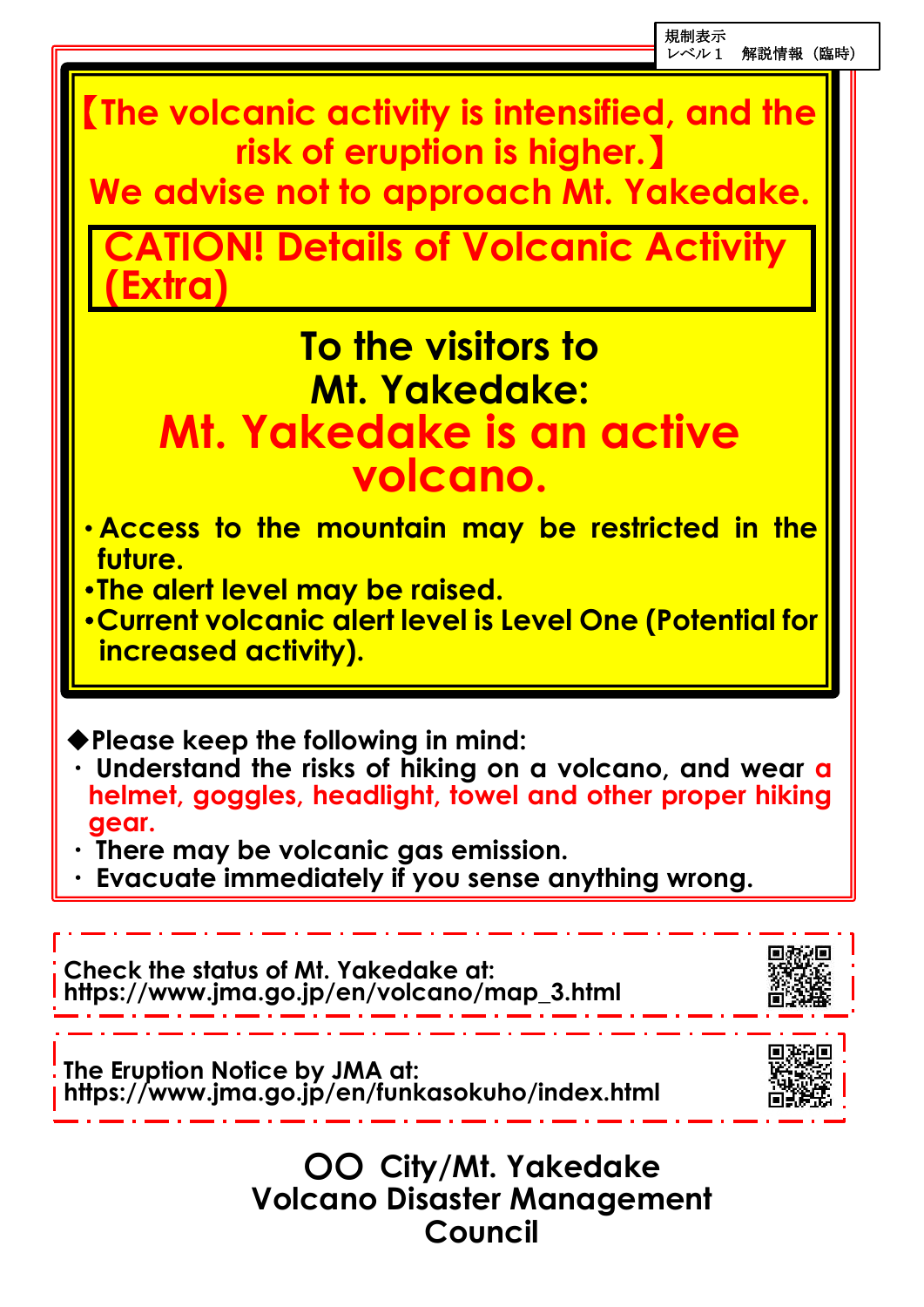規制表示 レベル2

# 立入りを規制しています。 噴火警戒レベル2 (火口周辺規制)

### 【重要情報】 焼岳に噴火警報(火回迎) が発表されました。

○○市では災害対策基本法第63条第1項 に基づき、ここから先の立入を規制して います。

規制区域には絶対に立ち入らないでくだ さい。

許可なく立ち入った場合は、法律によって罰せられます。

#### ○○市・焼岳火山防災協議会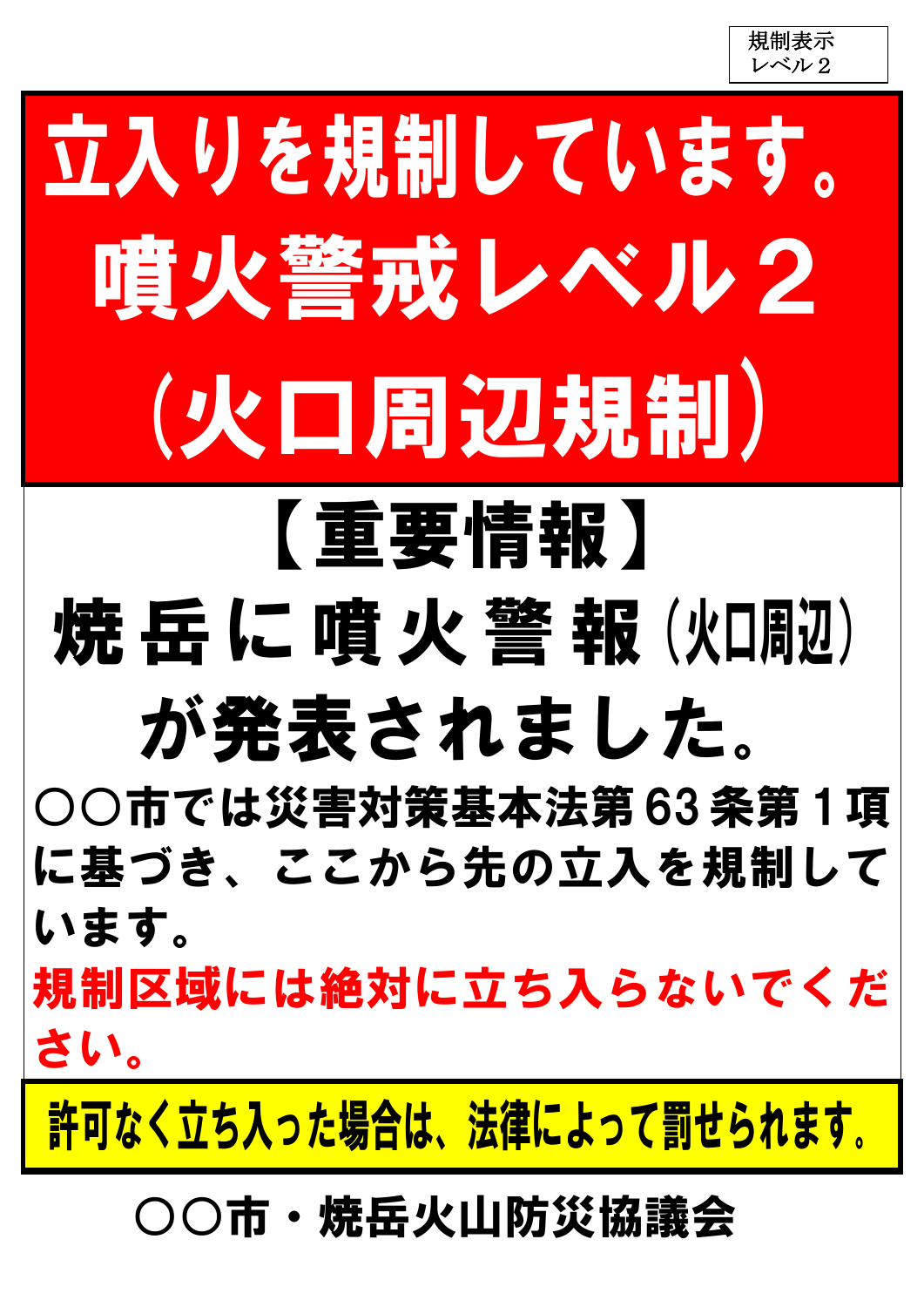### **Volcanic Alert Level 2: Do Not Approach the Crater**

### 【**Important Info**】

#### **Volcanic Alert issued for the crater area of Mt. Yakedake.**

**Based on the Disaster Counter-measures Basic Act 63.1,**  ○ ○ **City is restricting further access beyond this point. Do not enter the restricted area.**

**Violators will be punished by the law.**

#### 〇〇 **City/Mt.Yakedake Volcano Disaster Management Council**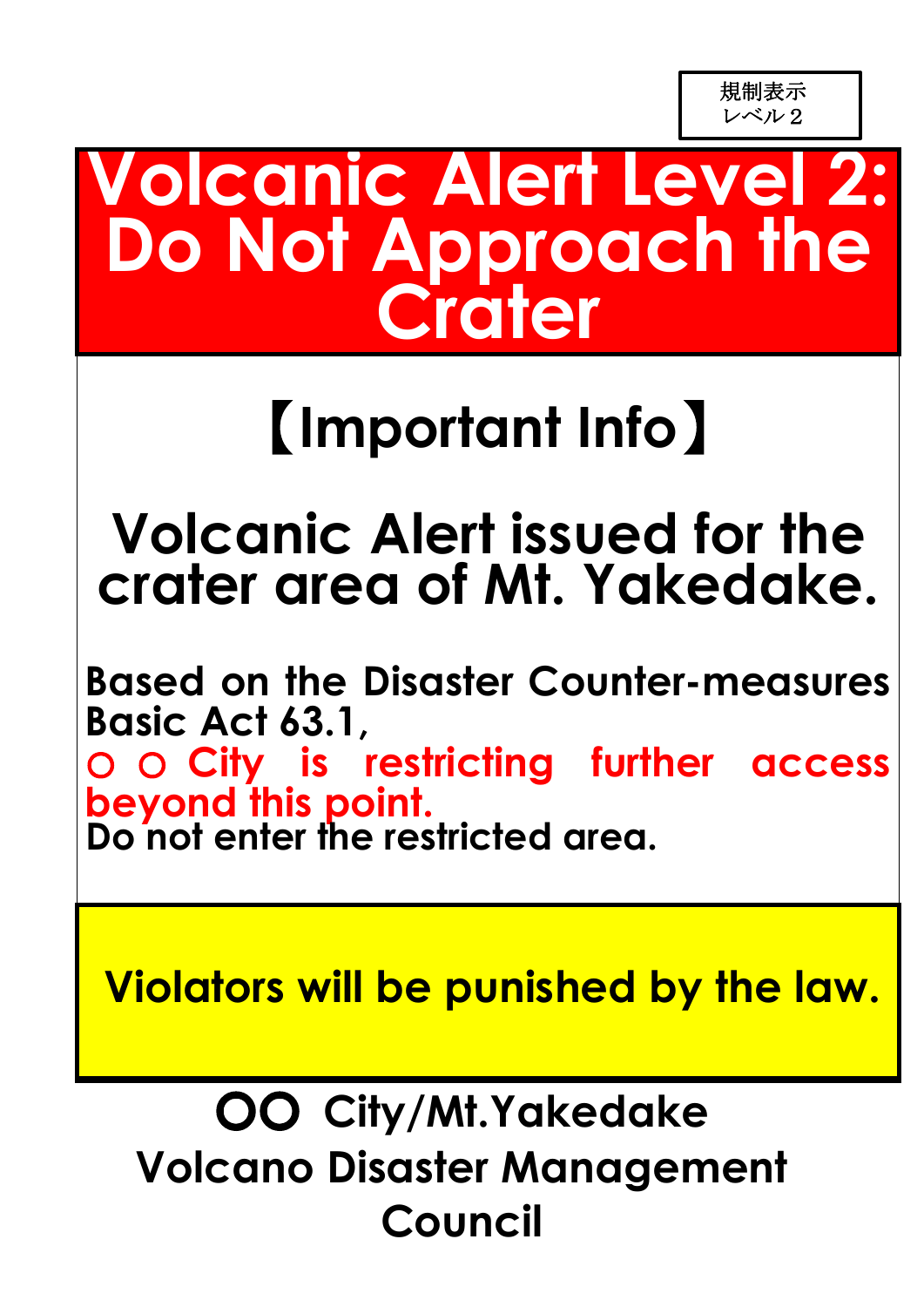規制表示 レベル3

# 立入りを規制しています。 噴火警戒レベル3 (入山規制)

### 【重要情報】 焼岳に噴火警報(火団別) が発表されました。

○○市では災害対策基本法第63条第1項 に基づき、ここから先の立入を規制して います。

規制区域には絶対に立ち入らないでくだ さい。

許可なく立ち入った場合は、法律によって罰せられます。

○○市・焼岳火山防災協議会